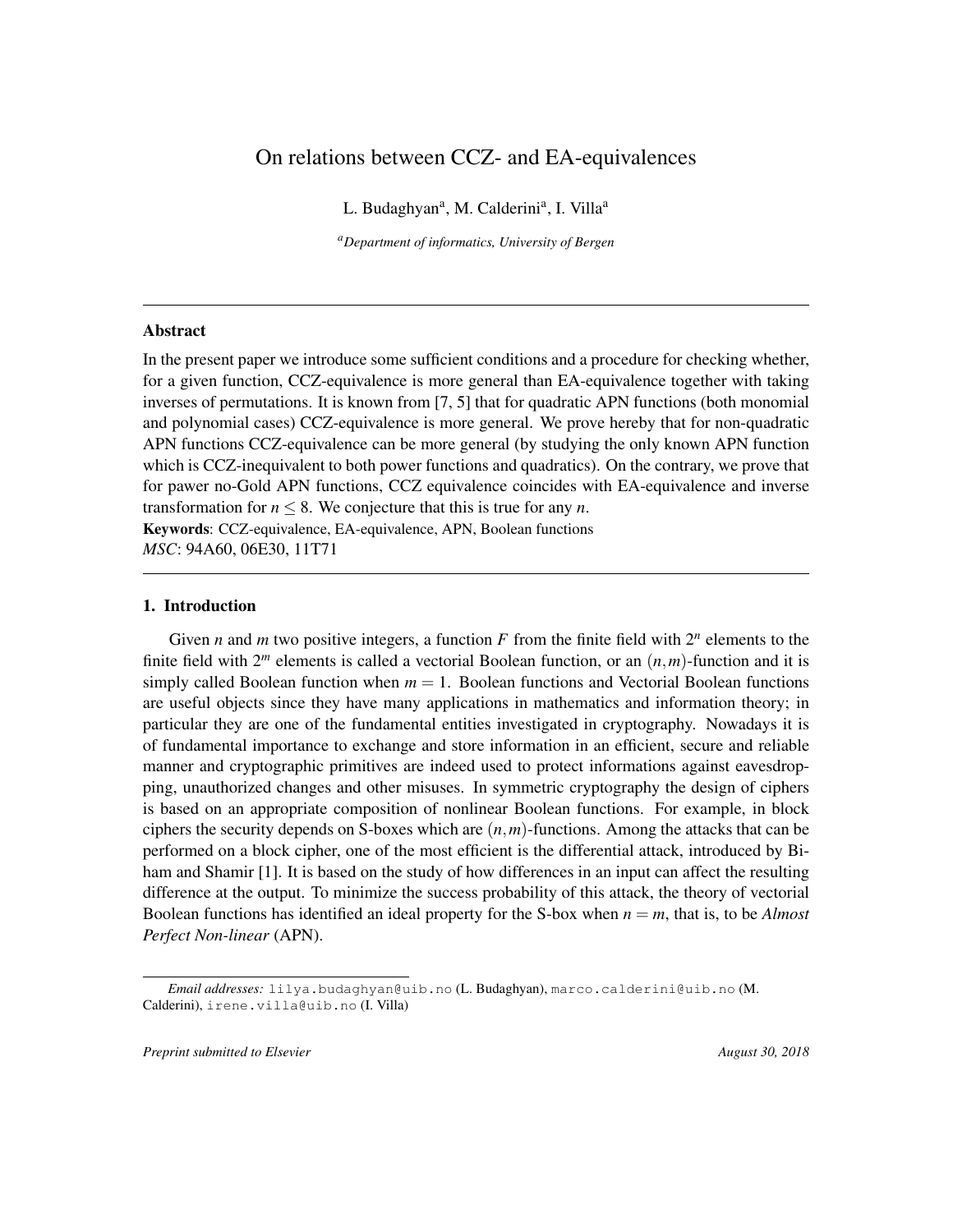The role of APN functions is not just related to cryptography. There are indeed applications of APN functions in coding theory, projective geometry and theory of commutative semifields. For these reasons many different works have been focused on finding and constructing new families of APN functions.

The APN property is preserved by some transformations of functions, which define equivalence relations between vectorial Boolean functions. There are mainly two such equivalence notions, called extended affine equivalence (EA-equivalence) and Carlet-Charpin-Zinoviev equivalence (CCZ-equivalence). EA-equivalence is a particular case of CCZ-equivalence and any permutation is CCZ-equivalent to its inverse.

It is investigated in [4, 7] when the CCZ-equivalence could produce more functions than applying only the EA-equivalence and the inverse transformation. In particular, in [4], Budaghyan proves that for the Gold functions it is possible to construct, using the EA-equivalence and the inverse transformation, a function which is not EA-equivalent to the starting function and its inverse. In [7, 5], the authors show that for quadratic APN functions (in particular Gold functions and  $x^3 + Tr(x^9)$ )) the CCZ-equivalence is more general than the EA-equivalence with the inverse transformation.

In this work, we focus on investigating this problem for the case of non-quadratic functions. In particular, we characterize some linear permutations on  $(\mathbb{F}_{2^n})^2$  which imply that the CCZequivalence between two functions,  $F$  and  $F'$  can be obtained via EA-equivalence and inverse transformation. We also introduce a procedure that, at least in small dimensions, permits to verify whether a sufficient condition for CCZ-equivalence to be restricted to EA-equivalence and inverse transformation holds. Using this procedure we are able to verify that also for APN function CCZinequivalent to a quadratic function the CCZ-equivalence is more general than the EA-equivalence together with the inverse. With the same procedure we verify that, for contrary, up to dimension 8 for all non-Gold power APN functions CCZ-equivalence coincides with EA-equivalence together with the inverse transformation. This leads to a conjecture that for all non-Gold power APN functions and the inverse function the CCZ-equivalence coincides with the EA-equivalence together the inverse transformation. We conclude the paper with some observations on CCZ-equivalence classes for functions with linear structures.

## 2. Preliminaries

Let  $n \geq 2$ , we denote by  $\mathbb{F}_{2^n}$  the finite field with  $2^n$  elements, by  $\mathbb{F}_{2^n}^*$  its multiplicative group and by  $\mathbb{F}_{2^n}[x]$  the polynomial ring defined over  $\mathbb{F}_{2^n}$ . Any function  $F: \mathbb{F}_{2^n} \to \mathbb{F}_{2^n}$  can be represented as a univariate polynomial of degree at most  $2^n - 1$  in  $\mathbb{F}_{2^n}[x]$ , that is

$$
F(x) = \sum_{i=0}^{2^n-1} c_i x^i, \quad c_i \in \mathbb{F}_{2^n}.
$$

For any *i*,  $0 \le i \le 2^n - 1$ , the 2-weight of *i* is the (Hamming) weight of its binary representation. It is well known that the algebraic degree of a function *F* is equal to the maximum 2-weight of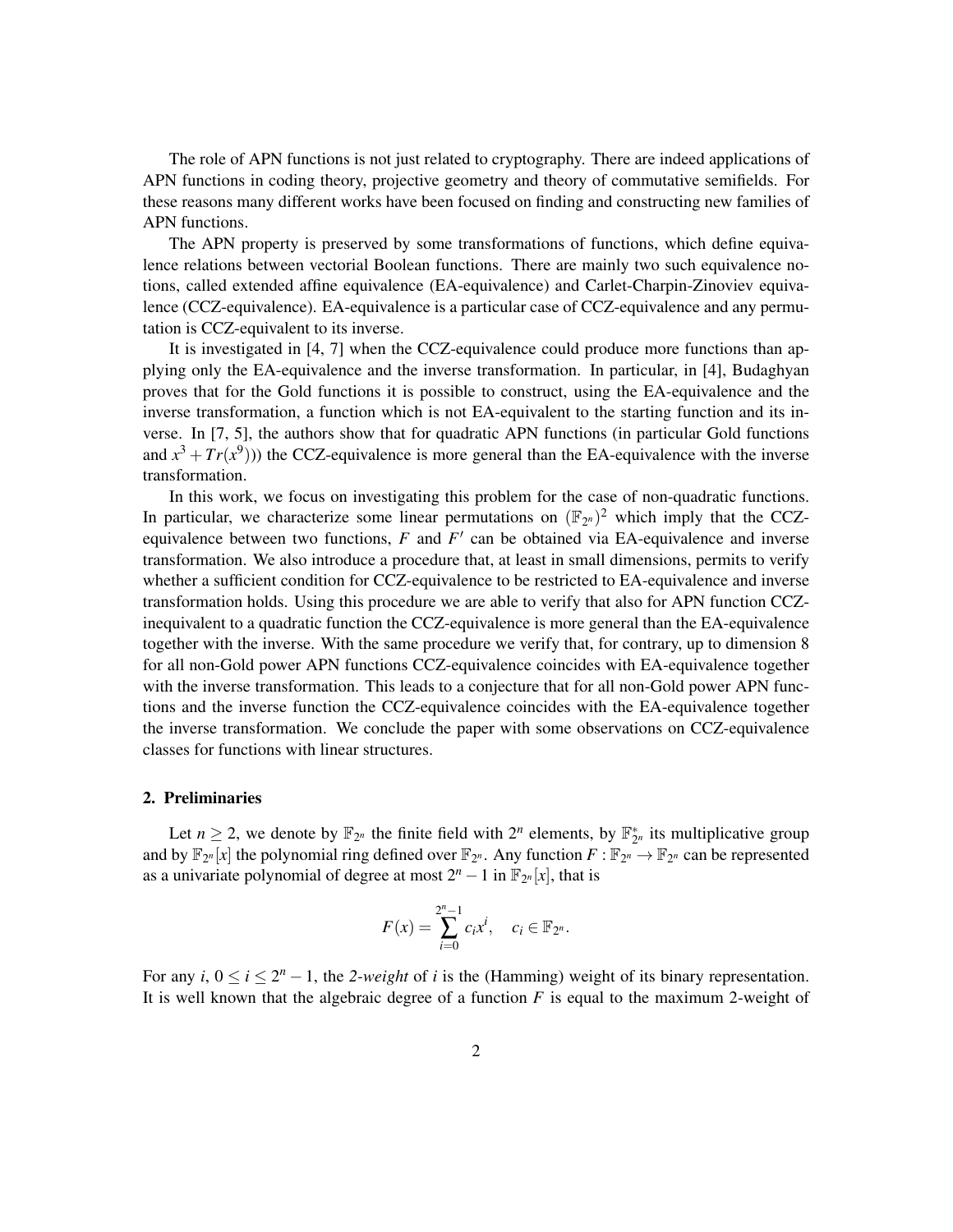the exponent *i* such that  $c_i \neq 0$ . Functions of algebraic degree 1 are called *affine* and of degree 2 *quadratic*. Linear functions are affine functions without the constant term and they can be represented as  $L(x) = \sum_{i=0}^{n-1} c_i x^{2^i}$ . A well known example of a linear function is the *trace* function

$$
Tr(x) = x + x^2 + \dots + x^{2^{n-1}},
$$

in particular, the trace is a Boolean function, i.e  $Tr : \mathbb{F}_{2^n} \to \mathbb{F}_2$ . Besides, for any  $m \ge 1$  such that  $m|n$  we can define the linear function from  $\mathbb{F}_{2^n}$  to  $\mathbb{F}_{2^m}$ 

$$
Tr_n^m(x) = \sum_{i=0}^{n/m-1} x^{2^{im}}.
$$

Let  $\lambda \in \mathbb{F}_{2^n}^*$  and *F* be a function from  $\mathbb{F}_{2^n}$  to itself, we define the  $\lambda$ -component of *F* as the Boolean function  $F_{\lambda} : \mathbb{F}_{2^n} \to \mathbb{F}_2$  with  $F_{\lambda}(x) = Tr(\lambda F(x)).$ 

For any function  $F : \mathbb{F}_{2^n} \to \mathbb{F}_{2^n}$  we denote the *Walsh transform* in  $a, b \in \mathbb{F}_{2^n}$  by

$$
\mathscr{W}_F(a,b) = \sum_{x \in \mathbb{F}_{2^n}} (-1)^{Tr(ax + bF(x))}
$$

.

For any Boolean function  $f : \mathbb{F}_{2^n} \to \mathbb{F}_2$  the Walsh transform in  $a \in \mathbb{F}_{2^n}$  is given by

$$
\mathscr{W}_f(a) = \sum_{x \in \mathbb{F}_{2^n}} (-1)^{Tr(ax) + f(x)}.
$$

With *Walsh spectrum* we refer to the set of all possible values of the Walsh transform. A Boolean function *f* is called bent if its Walsh spectrum corresponds to the set  $\{\pm 2^{n/2}\}\$ . Since  $\mathcal{W}_f(a)$  is an integer bent functions can exist only for even *n*.

If  $\mathscr{W}_f(0) = 0$  then the Boolean function is called balanced. Note that a bent function cannot be balanced. For any function  $F: \mathbb{F}_{2^n} \to \mathbb{F}_{2^n}$  it is well know that *F* is a permutation if and only if all its component functions are balanced.

We denote the *derivative* of *F* in the direction of  $a \in \mathbb{F}_{2^n}^*$  by  $D_a F(x) = F(x+a) + F(x)$  and the *image* of *F* by  $Im(F) = {F(x) | x \in \mathbb{F}_{2^n}}.$ 

The function *F* is called *almost perfect nonlinear* (APN) if for every  $a \neq 0$  and every *b* in  $\mathbb{F}_{2^n}$ , the equation  $D_aF(x) = b$  admits at most 2 solutions, or equivalently  $|\text{Im}(D_aF)| = 2^{n-1}$ .

There are several equivalence relations of functions for which the APN property is preserved. Two functions F and  $F'$  from  $\mathbb{F}_{2^n}$  to itself are called:

- *affine equivalence* if  $F' = A_1 \circ F \circ A_2$  where the mappings  $A_1, A_2 : \mathbb{F}_{2^n} \to \mathbb{F}_{2^n}$  are affine permutations;
- *extended affine equivalent* (EA-equivalent) if  $F' = F'' + A$ , where the mappings  $A : \mathbb{F}_{2^n} \to \mathbb{F}_{2^n}$ is affine and  $F''$  is affine equivalent to  $F$ ;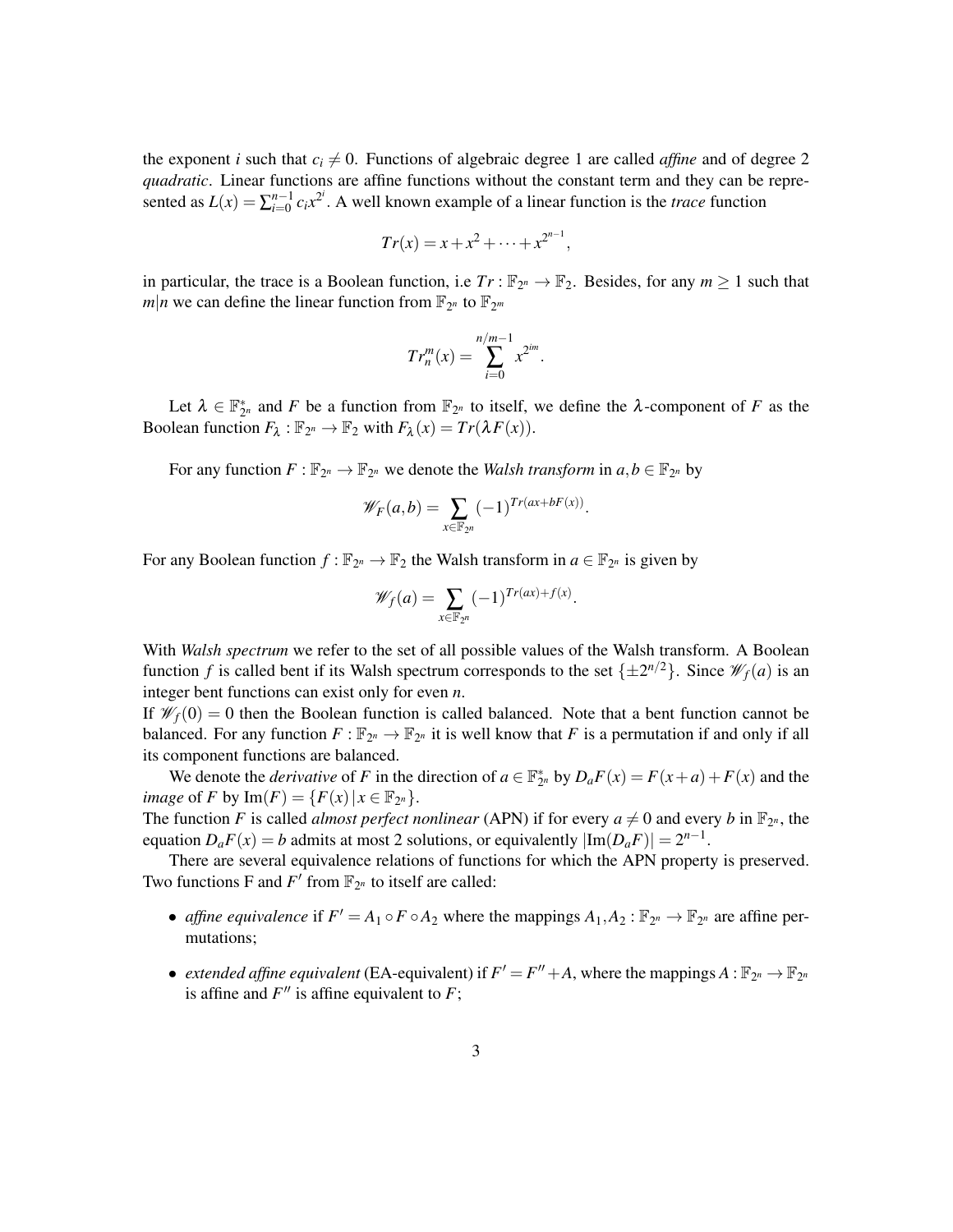• *Carlet-Charpin-Zinoviev equivalent* (CCZ-equivalent) if for some affine permutation  $\mathscr L$  of  $\mathbb{F}_{2^n} \times \mathbb{F}_{2^n}$  the image of the graph of *F* is the graph of *F'*, that is,  $\mathscr{L}(G_F) = G_{F'}$ , where  $G_F = \{(x, F(x)) : x \in \mathbb{F}_{2^n}\}\$  and  $G_{F'} = \{(x, F'(x)) : x \in \mathbb{F}_{2^n}\}.$ 

Obviously, affine equivalence is included in the EA-equivalence, and it is also well known that EA-equivalence is a particular case of CCZ-equivalence and every permutation is CCZ-equivalent to its inverse [10]. The algebraic degree of a function (if it is not affine) is invariant under EAequivalence but, in general, it is not preserved by CCZ-equivalence. In general, neither EAequivalence nor CCZ-equivalence preserves the permutation property.

There are six known infinite families of power APN functions. They are presented in Table 1. Since these power functions have different algebraic degree they are EA-inequivalent. Instead the

| <b>Functions</b> | Exponents $d$                          | Conditions    | Degree        | Proven   |
|------------------|----------------------------------------|---------------|---------------|----------|
| Golden           | $2^{i}+1$                              | $gcd(i, n)=1$ | 2             | [17, 21] |
| Kasami           | $2^{2i} - 2^i + 1$                     | $gcd(i, n)=1$ | $i+1$         | [18, 19] |
| Welch            | $2^{t}+3$                              | $n = 2t + 1$  | 3             | [13]     |
| Niho             | $2^t + 2^{\frac{t}{2}} - 1$ , t even   | $n = 2t + 1$  | $rac{t+2}{2}$ | [14]     |
|                  | $2^t + 2^{\frac{3t+1}{2}} - 1$ , t odd |               | $t+1$         |          |
| Inverse          | $2^{2t}-1$                             | $n = 2t + 1$  | $n-1$         | [2, 21]  |
| Dobbertin        | $2^{4i} + 2^{3i} + 2^{2i} + 2^i - 1$   | $n=5i$        | $i+3$         | [15]     |

Table 1: Known APN power functions  $x^d$  over  $\mathbb{F}_{2^n}$ 

CCZ-inequivalence is not so straightforward, but also for this case it was possible to prove some inequalities. In both [22] and [12] Yoshiara and Dempwolff show that two APN power functions are CCZ-equivalent if and only if they are *cyclotomic-equivalent*, i.e. they are EA-equivalent or one is EA-equivalent to the inverse of the second one. To be more precise if we consider  $x^k$  and  $x^l$ defined over  $\mathbb{F}_{2^n}$  the functions are cyclotomic-equivalent if there exists an integer  $0 \le a < n$  such that  $l \equiv k2^a \mod (2^n - 1)$  or  $kl \equiv 2^a \mod (2^n - 1)$ , when *k* is coprime with  $2^n - 1$ . Earlier, some results on CCZ-inequivalence between the functions in Table 1 were proven in [6].

Among these power functions, for the Gold power function  $x^{2^i+1}$ , in [7] it was shown that the CCZ-equivalence is more general than applying the EA-equivalence and the inverse transformation. For the other power functions it is an open problem.

## 3. Remarks on CCZ-equivalence

In this section we will report some remarks regarding the CCZ-equivalence that will be useful in the investigation of the relation between EA-equivalence and CCZ-equivalence. Without loss of generality, we assume that the affine permutation in the definition of CCZ-equivalence is linear. It means that using affine permutations instead of linear one we simply make a shift by a constant in the input and output of the resulting function.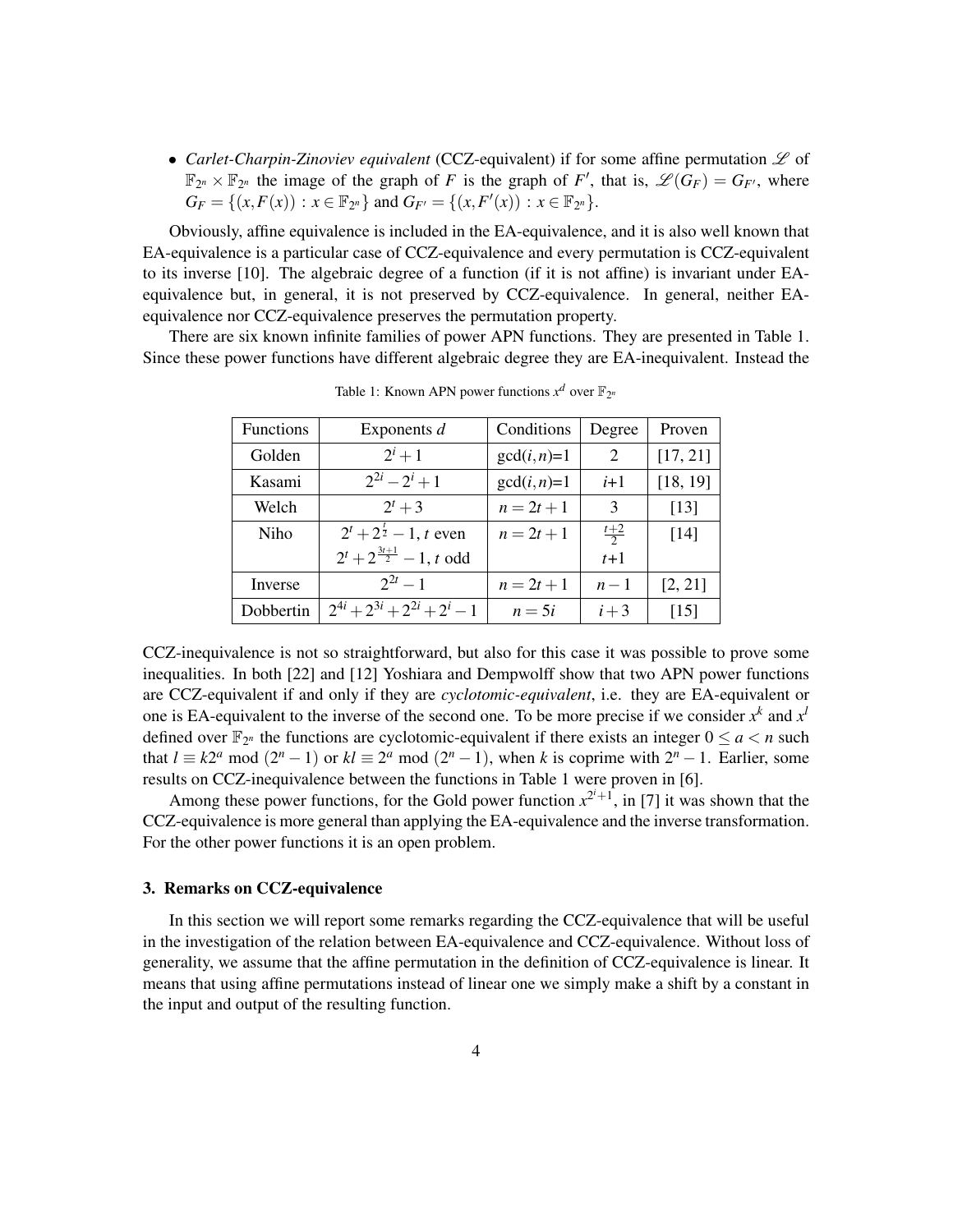**Lemma 3.1.** Let  $L_1, L_2: (\mathbb{F}_{2^n})^2 \to \mathbb{F}_{2^n}$  be linear maps and a,  $b \in \mathbb{F}_{2^n}$ , such that  $\mathscr{L}(x, y) = (L_1(x, y) +$  $a, L_2(x, y) + b$  *is a permutation. Let F and F' be CCZ-equivalent functions such that*  $\mathscr L$  *maps the graph of F to the graph of F'. Then the linear part*  $\mathscr{L}'$  *of*  $\mathscr{L}$  *maps the graph of F to the graph of*  $F''(x) = F'(x+a) + b.$ 

*Proof.* Indeed, if for an affine permutation  $\mathcal{L}(x, y) = (L_1(x, y) + a, L_2(x, y) + b)$ , where  $L_1, L_2$ :  $(\mathbb{F}_{2^n})^2 \to \mathbb{F}_{2^n}$  are linear and  $a, b \in \mathbb{F}_{2^n}$ , the image of the graph of a function *F* is the graph of a function *F'*, then by denoting  $F_1(x) = L_1(x, F(x))$  and  $F_2(x) = L_2(x, F(x))$  we get  $F' = F_2 \circ$  $F_1^{-1}(x+a) + b$  (since  $F_1$  must be a permutation [7]). Hence, neglecting *a* and *b* we get a function *F*<sup>*''*</sup> affine equivalent to *F*<sup>'</sup>, that is,  $F''(x) = F'(x+a) + b$ .

 $\Box$ 

We can describe a linear map  $\mathscr L$  as a formal matrix

$$
\mathscr{L} = \left[ \begin{array}{cc} A_1 & A_2 \\ A_3 & A_4 \end{array} \right]
$$

where  $A_i$  are linear maps over  $\mathbb{F}_{2^n}$  for  $1 \le i \le 4$ , and

$$
\mathscr{L}(x,y) = \left[\begin{array}{cc} A_1 & A_2 \\ A_3 & A_4 \end{array}\right] \cdot \left[\begin{array}{c} x \\ y \end{array}\right] = (A_1(x) + A_2(y), A_3(x) + A_4(y)).
$$

In particular,

$$
F_1(x) = L_1(x, F(x)) = A_1(x) + A_2 \circ F(x)
$$
\n(1)

and

$$
F_2(x) = L_2(x, F(x)) = A_3(x) + A_4 \circ F(x).
$$
 (2)

We can make the following straightforward but important observations about *F*1.

**Observation 3.2.** *The function*  $F_1$  *in* (1) *is a permutation if and only if any of its component is balanced. In terms of Walsh transforma we have that F*<sup>1</sup> *is a permutation if and only if*

$$
\mathscr{W}_{F_1}(0,\lambda)=\sum_{x\in\mathbb{F}_{2^n}}(-1)^{Tr(\lambda A_1(x)+\lambda A_2\circ F(x))}=0,\quad \text{for all }\lambda\in\mathbb{F}_{2^n}^*.
$$

*Denoting by*  $L^*$  the adjoint operator of the a linear map L (i.e.  $Tr(yL(x)) = Tr(xL^*(y))$  for all  $x, y \in \mathbb{F}_{2^n}$ ), we have

$$
\mathscr{W}_{F_1}(0,\lambda) = \sum_{x \in \mathbb{F}_{2^n}} (-1)^{Tr(A_1^*(\lambda)x + A_2^*(\lambda)F(x))} = \mathscr{W}_F(A_1^*(\lambda), A_2^*(\lambda)) = \mathscr{W}_{F_{A_2^*(\lambda)}}(A_1^*(\lambda)) = 0. \tag{3}
$$

*In particular, we have that*  $\text{Ker}(A_1^*) \cap \text{Ker}(A_2^*) = \{0\}$  *and for all*  $\lambda \in \text{Ker}(A_1^*) \setminus \{0\}$ *, the*  $A_2^*(\lambda)$ component of F,  $F_{A_2^*(\lambda)}$ , has to be balanced. Moreover, if F has no balanced components then  $A_1$ has to be a linear permutation on  $\mathbb{F}_{2^n}$ .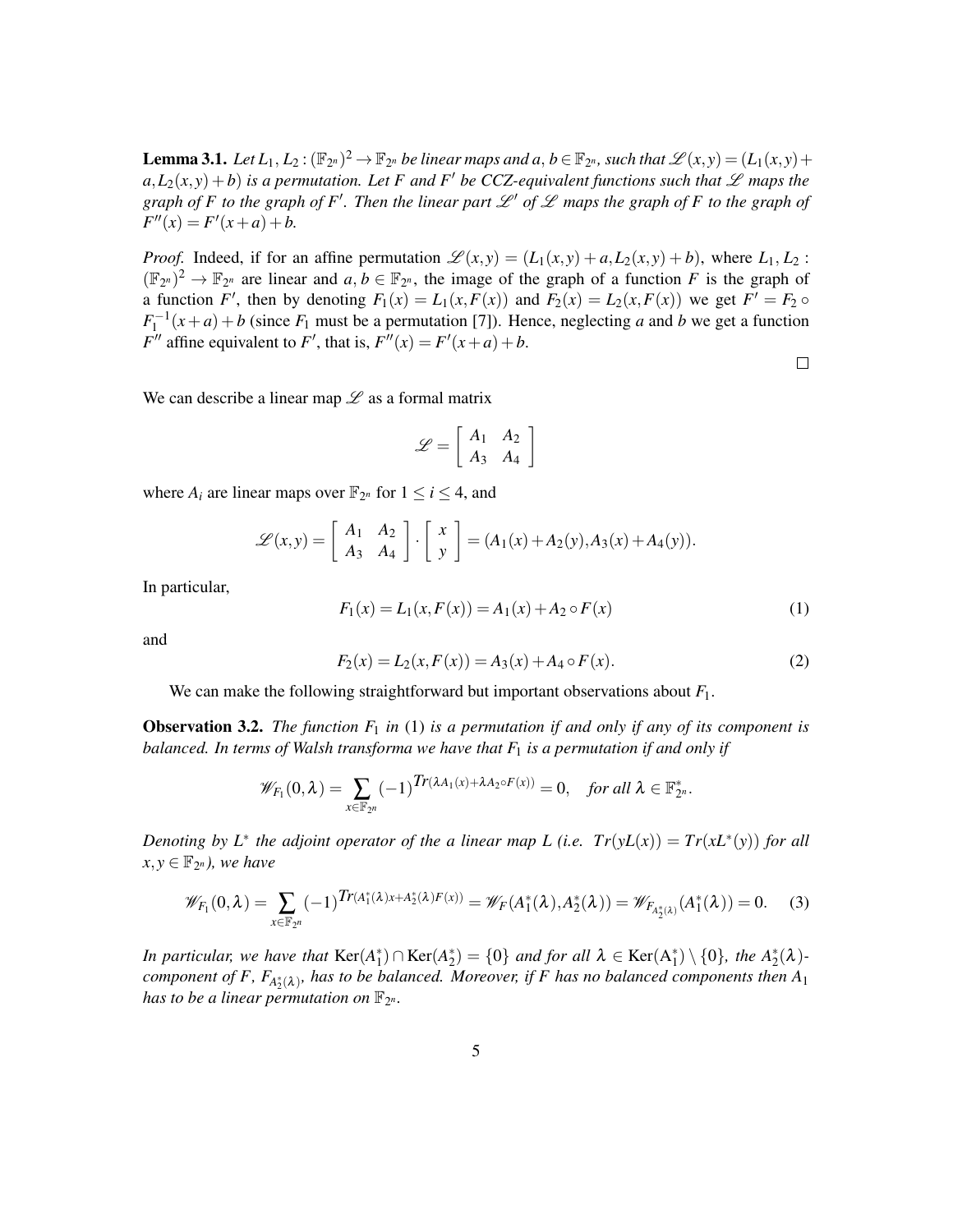#### 4. CCZ-equivalence and EA-equivalence

In [7], it has been proved that for quadratic APN functions the CCZ-equivalence is strictly more general than the EA-equivalence and inverse transformation (when it is possible). Such a result has been obtained by exhibiting APN functions which are CCZ-equivalent to the Gold functions  $F(x) = x^{2^{i}+1}.$ 

In this section we provide a procedure which allows, at least in small dimension, to investigate if the CCZ-equivalence leads to more functions than applying EA-equivalence and inverse transformation.

Given a function  $F: \mathbb{F}_{2^n} \to \mathbb{F}_{2^n}$  we want to construct a possible linear permutation

$$
\mathscr{L} = \left[ \begin{array}{cc} A_1 & A_2 \\ A_3 & A_4 \end{array} \right]
$$

mapping the graph of  $F$  onto the graph of a function  $F'$ . In particular, we want to construct the linear functions  $A_1$  and  $A_2$  on  $\mathbb{F}_{2^n}$  so that  $F_1(x) = L_1(x, F(x)) = A_1(x) + A_2 \circ F(x)$  is a permutation.

For any  $\lambda \in \mathbb{F}_{2^n}$  we define the set

$$
\mathcal{ZW}(\lambda) = \{a \in \mathbb{F}_{2^n} : \mathscr{W}_{F_{\lambda}}(a) = 0\}.
$$

Then we can define the following set

$$
S_F = \{ \lambda \in \mathbb{F}_{2^n}^* : \mathcal{ZW}(\lambda) \neq \emptyset \} \cup \{0\}. \tag{4}
$$

**Remark 4.1.** It is easy to see that the set  $Im(A_2^*)$ , for a  $A_2^*$  defined as in Observation 3.2, has to be *contained in S<sup>F</sup> (see* (3)*).*

Along this section we will denote the vector (sub)space over  $\mathbb{F}_2$  generated by the elements  $v_1, \ldots, v_m \in \mathbb{F}_{2^n}$  by  $Span(v_1, \ldots, v_m)$ .

Now, to construct the possible functions  $F_1$  we should consider all the vector subspace of  $S_F$ . Let *U* be a fixed subspace contained in  $S_F$ , this will be a possible candidate for Im( $A_2^*$ ).

**Observation 4.2.** Without loss of generality, fixed any basis  $\{u_1, \ldots, u_k\}$  of U (where k is the  $d$ imension of  $U$ ) and fixed a basis  $\{\beta_1,...,\beta_n\}$  of  $\mathbb{F}_{2^n}$  (as vector space over  $\mathbb{F}_2$ ), we can suppose that  $A_2^*(\beta_i) = u_i$  for  $i = 1, ..., k$  and  $\text{Ker}(A_2^*) = \text{Span}(\beta_{k+1}, ..., \beta_n)$ .

*Indeed, suppose*  $A_2^*$  *is such that*  $A_2^*(w_i) = u_i$  *for*  $i = 1, ..., k$  *and*  $\text{Ker}(A_2^*) = \text{Span}(w_{k+1}, ..., w_n)$  *for some*  $w_1, \ldots, w_n$  *linearly independent. Then, we can consider any*  $\overline{L}$ *, linear permutation, such that*  $\bar{L}^*(\beta_i) = w_i$  for all i. Now, if  $F_1(x) = A_1(x) + A_2(F(x))$  is a permutation, we can consider  $F_1' =$  $\overline{L} \circ F_1$ , which is again a permutation, and  $\overline{A_2}^* = (\overline{L} \circ A_2)^*$  is s.t.  $\overline{A_2}^*(\beta_i) = u_i$  for  $i = 1, ..., k$  and  $Ker(\bar{A_2}^*) = Span(\beta_{k+1}, ..., \beta_n).$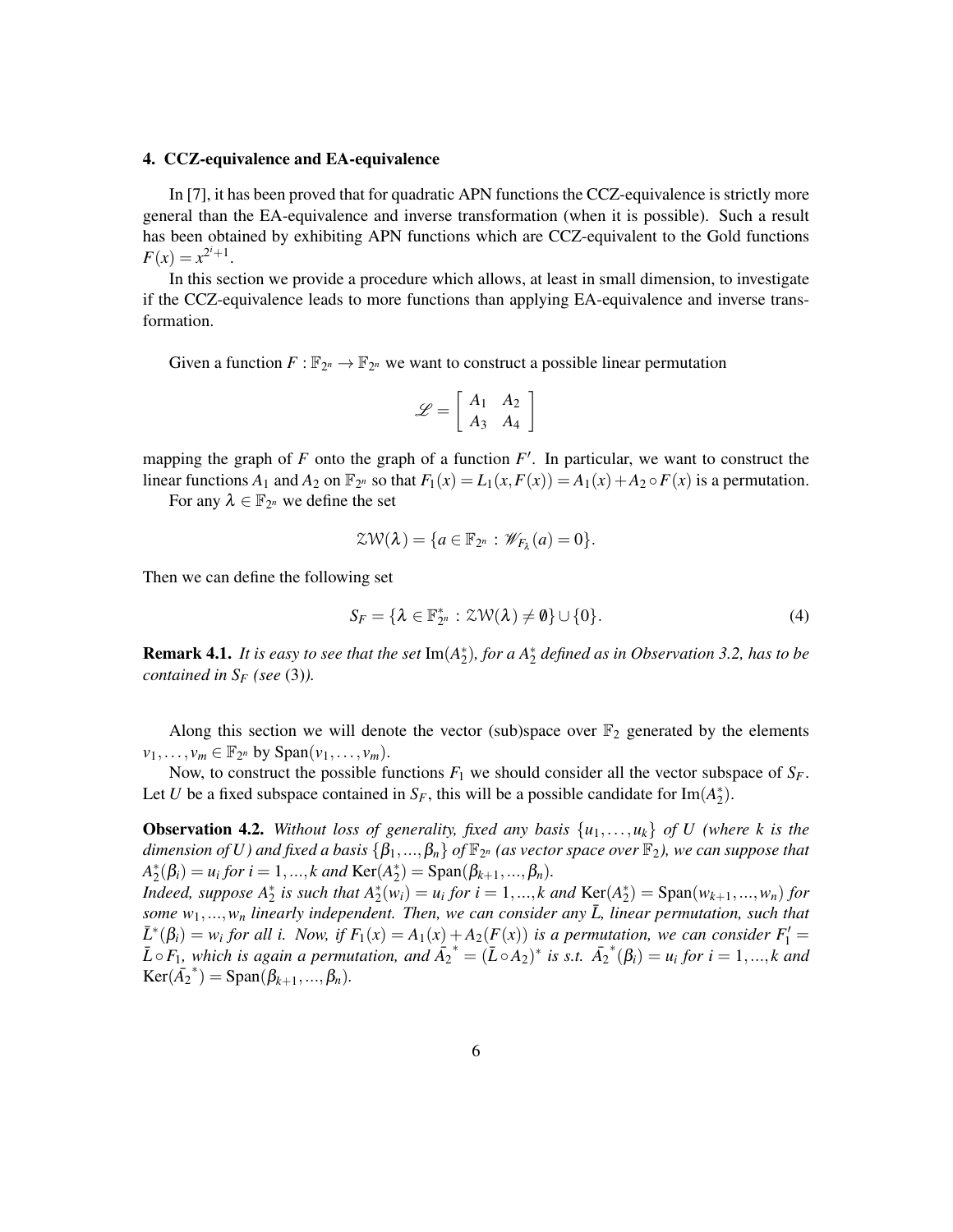Remark 4.3. *As stated in [20, Theorem 2.3] for any linear polynomial L*(*x*) *we have that, given a* basis  $\{\beta_1,...,\beta_n\}$  of  $\mathbb{F}_{2^n}$ , there exist unique  $\theta_1,...,\theta_n$  in  $\mathbb{F}_{2^n}$  such that  $L(x) = \sum_{i=1}^n Tr(\beta_i x) \theta_i$ . Then, *we can construct the linear polynomial*  $A_2^*$  *from the image of the basis* {β<sub>1</sub>,...,β<sub>n</sub>} *by solving the linear system*

$$
\sum_{i=1}^{n} Tr(\beta_1 \beta_i) \theta_i = A_2^*(\beta_1)
$$
  
\n:  
\n
$$
\sum_{i=1}^{n} Tr(\beta_n \beta_i) \theta_i = A_2^*(\beta_n).
$$

Now, we have fixed *U* and our function  $A_2^*$  (using Observation 4.2 and Remark 4.3) and we want to construct all possible  $A_1^*$  such that  $F_1(x) = A_1(x) + A_2 \circ F(x)$  is a permutation. In the following we report the procedure to construct the matrices  $A_1^*$  (for fixed  $A_2^*$ ). The steps of this procedure will be explained in the proof of Proposition 4.5.

#### Procedure 4.4.

*For any*  $u \in U \setminus \{0\}$  *we consider the set*  $\mathcal{ZW}(u)$ *, as defined before. To construct*  $A_1$  *we need to determine the images of the vectors*  $\beta$ *<sub><i>i*</sub><sup>'</sup>*s*. *In order to do that, we need to select any possible k-tuple*  $a_1 \in \mathcal{ZW}(u_1),...,a_k \in \mathcal{ZW}(u_k)$  *such that* 

 $(PI)$   $\sum_{i=1}^{k} \lambda_i a_i \in \mathcal{ZW}(\sum_{i=1}^{k} \lambda_i u_i)$  *for any*  $\lambda_1, ..., \lambda_k \in \mathbb{F}_2$ *, not all zero.* 

*These*  $a_1, ..., a_k$  *will be the images by*  $A_1^*$  *of*  $\beta_1, ..., \beta_k$ *, respectively. After that, for any of these k-tuples, we need to determine all possible* (*n* − *k*)*-tuples of elements ak*+1,...,*a<sup>n</sup> satisfying:*

- *(P2) ak*+1,...,*a<sup>n</sup> are linearly independent;*
- (P3) for any  $a \in \text{Span}(a_{k+1},...,a_n)$ ,  $a + \sum_{i=1}^k \lambda_i a_i \in \mathcal{ZW}(\sum_{i=1}^k \lambda_i u_i)$ , for any  $\lambda_1,..., \lambda_k \in \mathbb{F}_2$ .

Condition (P3) is equivalent to have

$$
\mathrm{Span}(a_{k+1},...,a_n) \subseteq \sum_{i=1}^k \lambda_i a_i + \mathcal{ZW}\left(\sum_{i=1}^k \lambda_i u_i\right),
$$

for any  $\lambda_1, \ldots, \lambda_k \in \mathbb{F}_2$ , where  $a + \mathcal{ZW}(u) = \{a + v : v \in \mathcal{ZW}(u)\}.$ 

**Proposition 4.5.** Let U be a subspace contained in  $S_F$ , where F is a function from  $\mathbb{F}_{2^n}$  to itself and  $S_F$  *defined as in* (4). Then, there exists a permutation of  $\mathbb{F}_{2^n}$   $F_1(x) = A_1(x) + A_2 \circ F(x)$ , with  $A_1$  and  $A_2$  *linear and*  $\text{Im}(A_2^*) = U$ , *if and only if Procedure 4.4 applied to the space U is successful.* 

*Proof.* Let us suppose that  $F_1(x) = A_1(x) + A_2 \circ F(x)$  is a permutation and Im( $A_2^*$ ) = *U*. From the Observation 4.2 without loss of generality we can suppose that  $A_2^*(\beta_i) = u_i$  for  $i = 1, ..., k$  and  $Ker(A_2^*) = Span(\beta_{k+1}, ..., \beta_n)$ , where  $\{u_1, ..., u_k\}$  is a basis of *U* fixed for the procedure. Then, we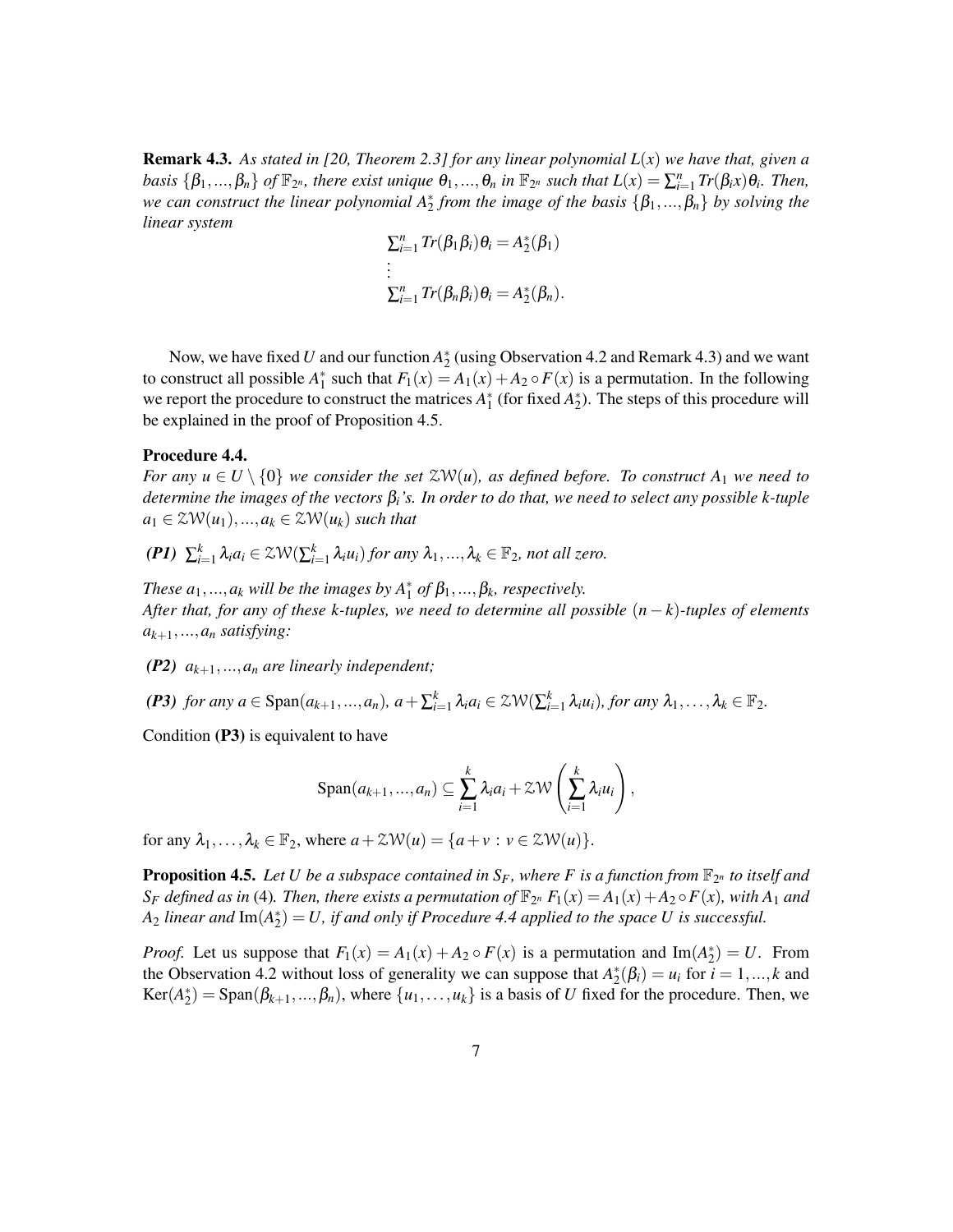need to show that  $A_1^*$  is generated by the procedure. That is, we need to show that (P1), (P2) and (P3) are satisfied.

Let  $a_i = A_1^*(\beta_i)$  for  $1 \le i \le n$ . Suppose that (P1) is not satisfied, then there exist  $\lambda_1, \ldots, \lambda_k$  in  $\mathbb{F}_2$ , not all zero, such that  $\sum_{i=1}^{k} \lambda_i a_i \notin \mathbb{ZW}(\sum_{i=1}^{k} \lambda_i u_i)$ , which means that  $\mathscr{W}_F(\sum_{i=1}^{k} \lambda_i a_i, \sum_{i=1}^{k} \lambda_i u_i) \neq 0$ . Since

$$
\mathscr{W}_F(\sum_{i=1}^k \lambda_i a_i, \sum_{i=1}^k \lambda_i u_i) = \mathscr{W}_F(A_1^*(\sum_{i=1}^k \lambda_i \beta_i), A_2^*(\sum_{i=1}^k \lambda_i \beta_i)) = \mathscr{W}_{F_1}(0, \sum_{i=1}^k \lambda_i \beta_i)
$$

(see Observation 3.2) and  $F_1$  is a permutation, this is not possible.

If (P2) is not satisfied we have that there exist  $\lambda_{k+1},\ldots,\lambda_n$  in  $\mathbb{F}_2$ , not all zero, such that  $\sum_{i=k+1}^n \lambda_i a_i =$ 0. Then,  $\sum_{i=k+1}^{n} \lambda_i \beta_i \in \text{Ker}(A_1^*) \cap \text{Ker}(A_2^*)$  and from Observation 3.2 this is not possible. The last condition (P3) is similar to (P1). Indeed, suppose that there exist  $\lambda_1,\ldots,\lambda_n$  in  $\mathbb{F}_2$  such that

 $\sum_{i=1}^k \lambda_i a_i + \sum_{i=k+1}^n \lambda_i a_i \notin \mathcal{ZW}(\sum_{i=1}^k \lambda_i u_i)$ . Then, we have

$$
\mathscr{W}_{F_1}(0,\sum_{i=1}^n \lambda_i \beta_i) = \mathscr{W}_F(A_1^*(\sum_{i=1}^n \lambda_i \beta_i), A_2^*(\sum_{i=1}^n \lambda_i \beta_i))
$$
  
=  $\mathscr{W}_F(A_1^*(\sum_{i=1}^n \lambda_i \beta_i), A_2^*(\sum_{i=1}^k \lambda_i \beta_i)) \neq 0,$ 

 $A_2^*(\sum_{i=1}^k \lambda_i \beta_i) = A_2^*(\sum_{i=1}^n \lambda_i \beta_i)$  since  $\text{Ker}(A_2^*) = \text{Span}(\beta_{k+1},...,\beta_n)$ .

Vice versa, if we are successful on generating, at least, one matrix  $A_1^*$  with Procedure 4.4, then from conditions (P1), (P2) and (P3) it is easy to verify that for any  $\lambda_1, \ldots, \lambda_n$  in  $\mathbb{F}_2$ , not all zero,

$$
\mathscr{W}_{F_1}(0,\sum_{i=1}^n \lambda_i \beta_i) = \mathscr{W}_F(A_1^*(\sum_{i=1}^n \lambda_i \beta_i),A_2^*(\sum_{i=1}^n \lambda_i \beta_i)) = \mathscr{W}_F(\sum_{i=1}^n \lambda_i a_i,\sum_{i=1}^n \lambda_i u_i) = 0.
$$

Indeed, from condition (P1) we have  $\mathscr{W}_{F_1}(0, \sum_{i=1}^n \lambda_i \beta_i) = 0$ , for all possible  $\lambda_1, \ldots, \lambda_k$  not all zero and  $\lambda_{k+1} = \cdots = \lambda_n = 0$ . From condition (P2) we have that for all possible  $\lambda_{k+1}, \ldots, \lambda_n$  not all zero and  $\lambda_1 = \cdots = \lambda_k = 0$ ,  $\mathcal{W}_{F_1}(0, \sum_{i=1}^n \lambda_i \beta_i) = 0$ . The last condition (P3) guarantees that  $\mathscr{W}_{F_1}(0, \sum_{i=1}^n \lambda_i \beta_i) = 0$  when both  $\lambda_1, \ldots, \lambda_k$  are not all zero and  $\lambda_{k+1}, \ldots, \lambda_n$  are not all zero.  $\Box$ 

On the other hand, if we cannot construct a matrix  $A_1$  for all spaces  $U \subseteq S_F$ , we have that all the CCZ-transformations that we can apply to *F* are composition of EA-transformations and inverse transformations. Before proving it, we recall the following remark from [7]. Further, in Lemma 4.7 we extend Proposition 3 of [7].

**Remark 4.6** (Remark 2 in [7]). *For a function*  $F : \mathbb{F}_{2^n} \to \mathbb{F}_{2^n}$ , if  $\mathcal{L} = (L_1, L_2)$  and  $\mathcal{L}' = (L_1, L'_2)$ *are permutations such that the function*  $L_1(x, F(x))$  *is a permutation, then the functions defined by the graphs*  $\mathscr{L}(G_F)$  *and*  $\mathscr{L}'(G_F)$  *are EA-equivalent.* 

In Proposition 3 of [7], the authors characterized which type of linear maps  $\mathscr{L}$ , admissible for a CCZ-transformation, give us the EA-equivalence of a function  $F'$  to a function  $F$  or to its inverse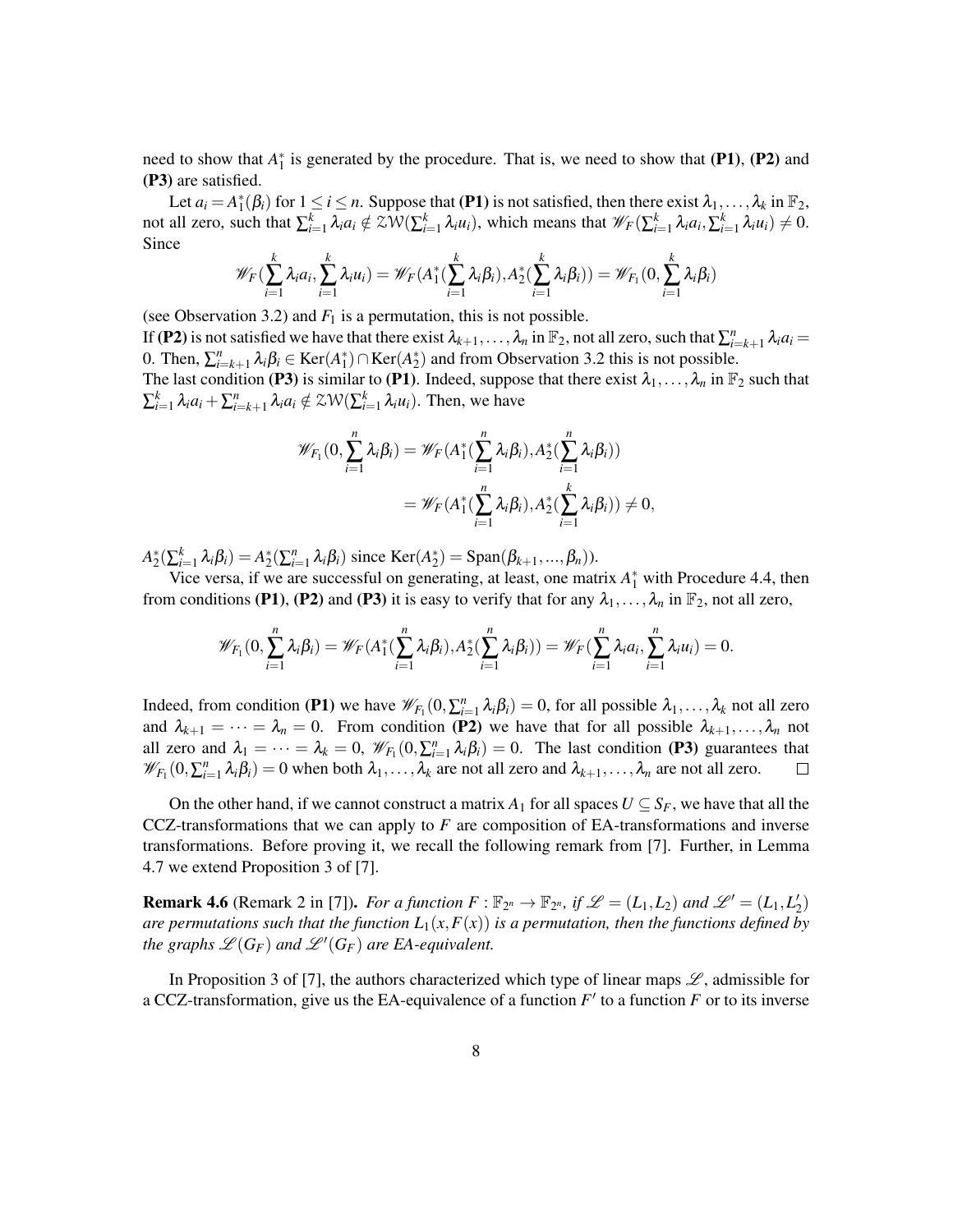(if it exists). That is, they studied the linear maps,  $\mathscr{L}$ , that applied to the graph of *F* permit to obtain the graph of  $F'$  in the following cases

$$
F' \sim_{EA} F
$$
 and  $F' \sim_{EA} F^{-1} \stackrel{\text{inv}}{\rightarrow} F$ .

In the following lemma we extend this characterization to the case when we apply, again, an EA-transformation and the inverse transformation (if it is possible). That is, we study the maps,  $\mathscr{L}$ , that maps the graph of *F* onto the graph  $F'$  when

$$
F' \sim_{EA} G \stackrel{\text{inv}}{\rightarrow} G^{-1} \sim_{EA} F
$$
 and  $F' \sim_{EA} G \stackrel{\text{inv}}{\rightarrow} G^{-1} \sim_{EA} F^{-1} \stackrel{\text{inv}}{\rightarrow} F$ ,

for some permutation *G*.

**Lemma 4.7.** Let  $F, F' : \mathbb{F}_{2^n} \to \mathbb{F}_{2^n}$ . The function  $F'$  is EA-equivalent to the function F or to the *inverse of F (if it exists) if and only if there exists a linear map*  $\mathscr{L} = (L_1, L_2)$  such that  $\mathscr{L}(G_F) = G_{F}$ *and*  $L_1$  *depends only in one variable, i.e.*  $L_1(x,y) = A_1(x)$  *and*  $A_1$ *,*  $A_4$  *are permutations if*  $F'$  *is*  $EA$ *equivalent to F and*  $L_1(x, y) = A_2(y)$  *and*  $A_2$ ,  $A_3$  *are permutation if*  $F'$  *is EA-equivalent to*  $F^{-1}$ *. While, we have*

$$
F' \sim_{EA} G \stackrel{\text{inv}}{\rightarrow} G^{-1} \sim_{EA} F,
$$

*for some permutation G if and only if there exists a linear permutation*  $\mathscr{L} = (L_1, L_2)$  *such that*  $\mathscr{L}(G_F) = G_{F'}$  and  $L_1(x, y) = A_1(x) + A_2(y)$  with  $A_2$  a permutation of  $\mathbb{F}_{2^n}$ . *Moreover, if F*−<sup>1</sup> *exists, then we have*

$$
F' \sim_{E A} G \stackrel{\text{inv}}{\rightarrow} G^{-1} \sim_{E A} F^{-1} \stackrel{\text{inv}}{\rightarrow} F,
$$

*for some permutation G if and only if there exists a linear permutation*  $\mathscr{L} = (L_1, L_2)$  *such that*  $\mathscr{L}(G_F) = G_{F'}$  and  $L_1(x, y) = A_1(x) + A_2(y)$  with  $A_1$  a permutation of  $\mathbb{F}_{2^n}$ 

*Proof.* The first part is Proposition 3 in [7]. Note that the condition *A*1, *A*<sup>4</sup> permutations (and similarly  $A_2$ ,  $A_3$  permutations) is equivalent to  $\mathscr{L} = (L_1, L_2)$  be a permutation.

We will show the last two claims. Suppose  $F'$  is EA-equivalent to the function  $G$  which inverse is EA-equivalent to *F*, that is

$$
F' \sim_{EA} G \stackrel{\operatorname{inv}}{\rightarrow} G^{-1} \sim_{EA} F.
$$

Recalling that in the inverse transformation we are applying the linear permutation over  $(\mathbb{F}_{2^n})^2$ given by  $Inv(x, y) = (y, x)$ , from the first part of the lemma we can construct the permutation  $\mathscr L$ given by  $\overline{a}$ 

$$
(A'_1(x), A'_3(x) + A'_4(y)) \circ (A_3(x) + A_4(y), A_1(x)) =
$$
  
=  $(A'_1 \circ A_3(x) + A'_1 \circ A_4(y), A'_3 \circ A_3(x) + A'_3 \circ A_4(y) + A'_4 \circ A_1(x)),$ 

where  $(A'_1(x), A'_3(x) + A'_4(y))$  maps  $G_G$  onto  $G_{F'}$  and  $(A_3(x) + A_4(y), A_1(x))$  maps  $G_F$  onto  $G_G$ . Since  $A'_1$  and  $A_4(x)$  are permutations also  $A'_1 \circ A_4$  is a permutation.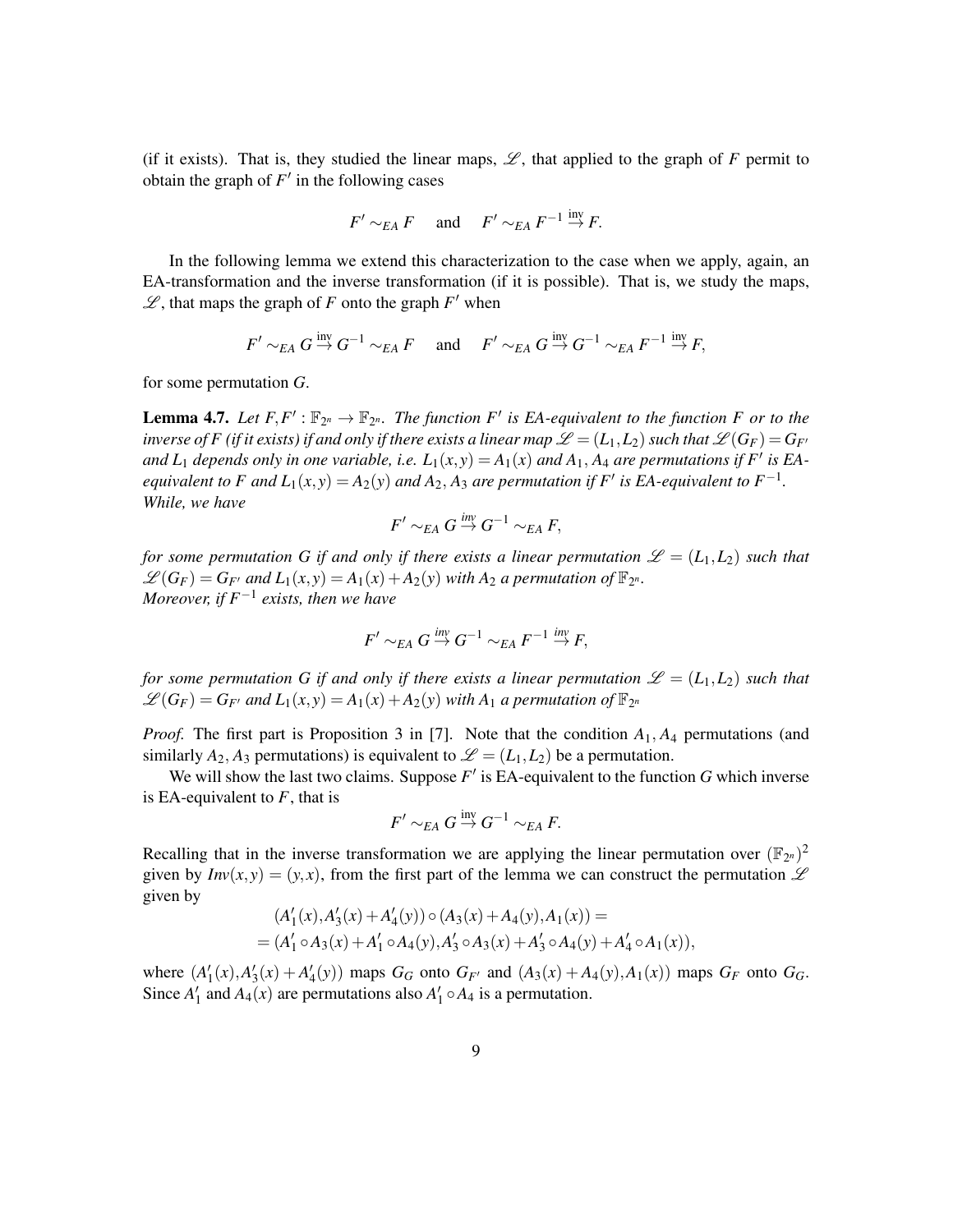Vice versa, let  $\mathcal{L}(x, y) = (A_1(x) + A_2(y), A_3(x) + A_4(y))$  be a linear permutation of  $(\mathbb{F}_{2^n})^2$  such that  $\mathscr{L}(G_F) = G_{F'}$  and  $A_2$  is permutation of  $\mathbb{F}_{2^n}$ . Consider the linear map  $\mathscr{L}'(x, y) = (A_1(x) +$  $A_2(y), x$ ).  $\mathscr{L}'$  is a linear permutation of  $(\mathbb{F}_{2^n})^2$  since  $A_2(x)$  and *x* are permutations. Moreover  $F_1(x) = A_1(x) + A_2(F(x))$  is a permutation since  $\mathscr{L}(G_F) = G_{F}$ . Then,  $F_1$  is a permutation EAequivalent to *F* and the function *G* defined by the graph  $\mathscr{L}'(G_F)$ , that is  $F_1^{-1}$ , is such that  $G^{-1}$  is EA-equivalent to  $F$ . From Remark 4.6 we obtain that  $F'$  and  $G$  are also EA-equivalent.

The case when  $G^{-1}$  is equivalent to  $F^{-1}$  is similar. Indeed, suppose

$$
F' \sim_{EA} G \stackrel{\text{inv}}{\rightarrow} G^{-1} \sim_{EA} F^{-1} \stackrel{\text{inv}}{\rightarrow} F,
$$

using the first part of the lemma we can construct the permutation  $\mathscr L$  given by

$$
(A'_1(x), A'_3(x) + A'_4(y)) \circ (A_3(x) + A_4(y), A_2(y)) =
$$
  

$$
(A'_1 \circ A_3(x) + A'_1 \circ A_4(y), A'_3 \circ A_3(x) + A'_3 \circ A_4(y) + A'_4 \circ A_2(y)),
$$

where  $(A'_1(x), A'_3(x) + A'_4(y))$  maps  $G_G$  onto  $G_{F'}$  and  $(A_3(x) + A_4(y), A_2(y))$  maps  $G_F$  onto  $G_G$ . Since  $A'_1$  and  $A_3(x)$  are permutations also  $A'_1 \circ A_3$  is a permutation.

On the other hand, suppose  $\mathcal{L}(x, y) = (A_1(x) + A_2(y), A_3(x) + A_4(y))$  is a linear permutation of  $(\mathbb{F}_{2^n})^2$  such that  $\mathscr{L}(G_F) = G_{F'}$  with  $A_1$  a permutation of  $\mathbb{F}_{2^n}$ .

As before, we can consider  $\mathscr{L}'(x, y) = (A_1(x) + A_2(y), y)$ , which is a permutation of  $(\mathbb{F}_{2^n})^2$ . Let *G* be defined by the graph  $\mathscr{L}'(G_F)$ , that is  $G(x) = F \circ F_1^{-1}(x)$  with  $F_1(x) = A_1(x) + A_2 \circ F(x)$ . Since *F* is a permutation also *G* is a permutation and we obtain that  $G_{G^{-1}} = Inv \circ \mathcal{L}^{\prime\prime}(G_F)$ . From the first part of the lemma we have that  $G^{-1}$  is EA-equivalent to  $F^{-1}$  since  $Inv \circ \mathcal{L}'(x, y) = (y, A_1(x) +$  $A_2(y)$ ).  $\Box$ 

**Theorem 4.8.** Let F be a function from  $\mathbb{F}_{2^n}$  to itself. If for any nonzero vector subspace U in  $S_F$ different from  $\mathbb{F}_{2^n}$  it is not possible to construct any matrix  $A_1^* \neq 0$  with Procedure 4.4, then any *function F<sup>'</sup> CCZ-equivalent to F can be obtained from F applying only the EA-equivalence and inverse transformation iteratively.*

*Proof.* Using Procedure 4.4 we can obtain only functions  $L_1(x, y) = A_1(x) + A_2(y)$  such that  $A_2$ is either the zero function, when  $U = \{0\}$ , or a permutation, when  $U = \mathbb{F}_{2^n}$ . Otherwise, from Proposition 4.5 we cannot obtain  $L_1$  such that  $L_1(x, F(x))$  is a permutation of  $\mathbb{F}_{2^n}$ . Then, for any CCZ-transformation  $\mathscr L$  such that  $\mathscr L (G_F) = G_{F'}$  the function  $L_1$  needs to satisfies one of the conditions in Lemma 4.7, implying that  $F'$  can be obtained from  $F$  applying only the EA-equivalence and inverse transformation iteratively.  $\Box$ 

When *F* is also a permutation we have the following.

**Theorem 4.9.** Let F be a permutation over  $\mathbb{F}_{2^n}$ . If for any nonzero vector subspace U in  $S_F$  different from  $\mathbb{F}_{2^n}$  it is not possible to construct a matrix  $A_1^* \neq 0$  of  $\text{rank}(A_1^*) < n$  with Procedure 4.4, then *any function F*<sup>0</sup> *CCZ-equivalent to F can be obtained from F applying only the EA-equivalence and inverse transformation iteratively.*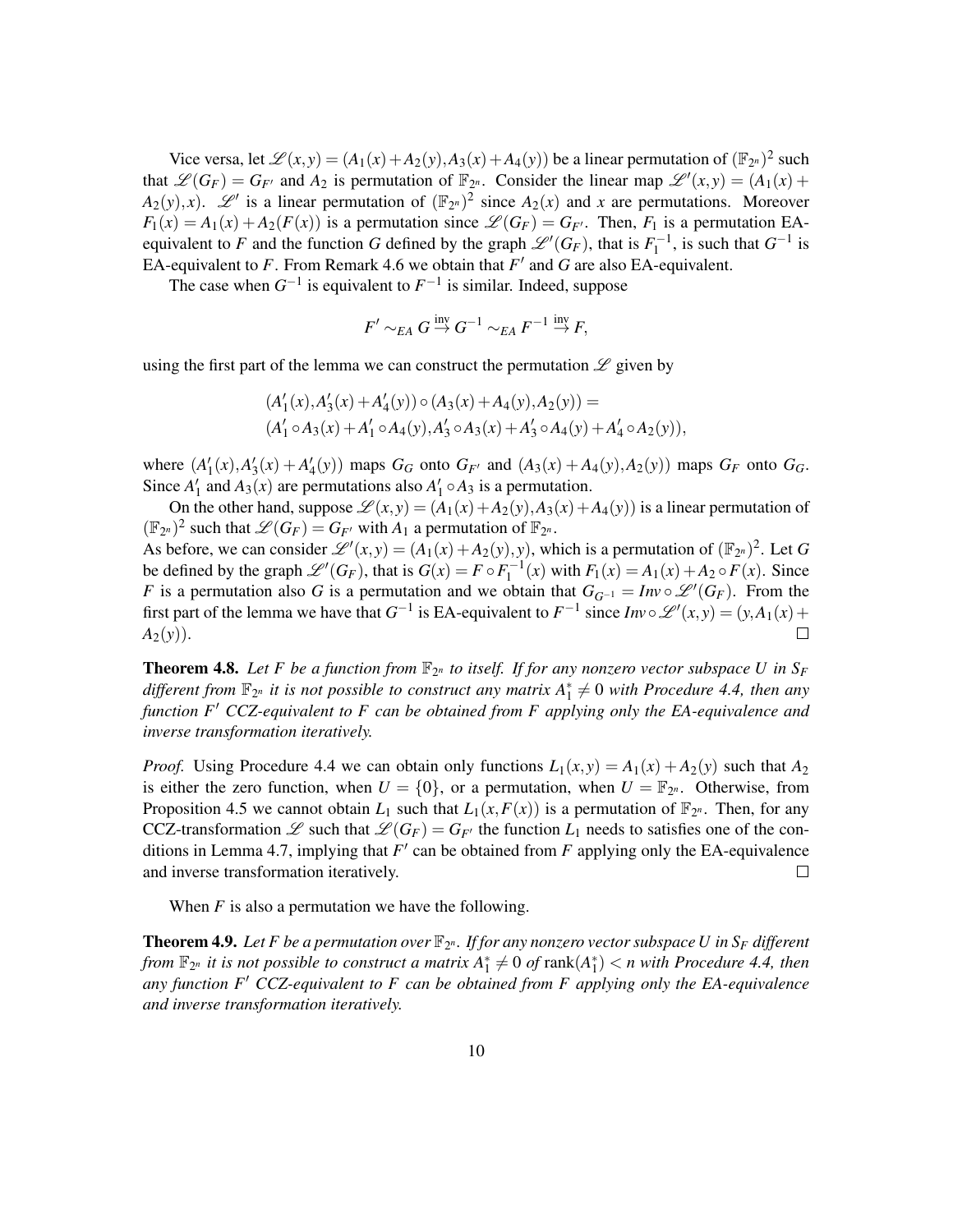*Proof.* In this case, from Procedure 4.4 we could obtain a function  $L_1(x, y) = A_1(x) + A_2(y)$  for some space  $U \neq \{0\}$ ,  $\mathbb{F}_{2^n}$  in  $S_F$ . However,  $A_1$  would be a permutation, and from the last part of Lemma 4.7 we have our claim.  $\Box$ 

Applying the Procedure 4.4, using the software MAGMA, from Theorem 4.8 we obtain the following corollary.

**Corollary 4.10.** Let  $n \leq 8$  and  $F(x) = x^d$  be an APN power function defined over  $\mathbb{F}_{2^n}$ , which is *inequivalent to a Gold function. Then, for the function F the CCZ-equivalence coincide with the EA-equivalence together with the inverse transformation.*

**Corollary 4.11.** Let  $n \le 6$  be even. Then, for the inverse function  $F(x) = x^{2^n-2}$  the CCZ-equivalence *coincide with the EA-equivalence together with the inverse transformation.*

From these two results we conjecture the following.

**Conjecture 4.12.** Let  $F(x) = x^d$  be a non-Gold APN power function or the inverse function over  $\mathbb{F}_{2^n}$ . Then, for F the CCZ-equivalence coincide with the EA-equivalence together with the inverse *transformation.*

# 5. On functions not equivalent to quadratic functions

For quadratic APN functions it is known that applying the CCZ-equivalence it is possible to obtain functions which cannot be obtained using the EA-equivalence and the inverse transformation only, see for instance [7], for the case of Gold functions, or also the APN permutation in dimension six introduced by Dillon *et al.* in [3] which was constructed by applying the CCZ-equivalence to the so-called Kim function, that is quadratic (and inequivalent to a Gold function). In the following we provide an example which shows for the first time that CCZ-equivalence is more general than EA-equivalence together with inverse transformation also for non quadratic APN functions.

Let 
$$
n = 6
$$
, and  $F : \mathbb{F}_{2^n} \to \mathbb{F}_{2^n}$  be

$$
F(x) = x3 + u17(x17 + x18 + x20 + x24) + u14((u52x3 + u6x5 + u19x7 + u28x11 + u2x13) +
$$
  
\n
$$
(u52x3 + u6x5 + u19x7 + u28x11 + u2x13)2 + (u52x3 + u6x5 + u19x7 + u28x11 + u2x13)4 +
$$
  
\n
$$
(u52x3 + u6x5 + u19x7 + u28x11 + u2x13)8 + (u52x3 + u6x5 + u19x7 + u28x11 + u2x13)16 +
$$
  
\n
$$
(u52x3 + u6x5 + u19x7 + u28x11 + u2x13)32 + (u2x)9 + (u2x)18 + (u2x)36 + x21 + x42),
$$

where *u* is a primitive element of  $\mathbb{F}_{2^n}$ . The function *F* is the first (and only currently known) example of APN functions which is not CCZ-equivalent to a quadratic function and to power functions (see [16]). Using the procedure described in the previous section it is possible to construct the functions  $A_1$  and  $A_2$  given by

$$
A_1(x) = u^{50}x^{32} + u^{51}x^{16} + u^{43}x^8 + ux^4 + u^{26}x^2 + u^{26}x
$$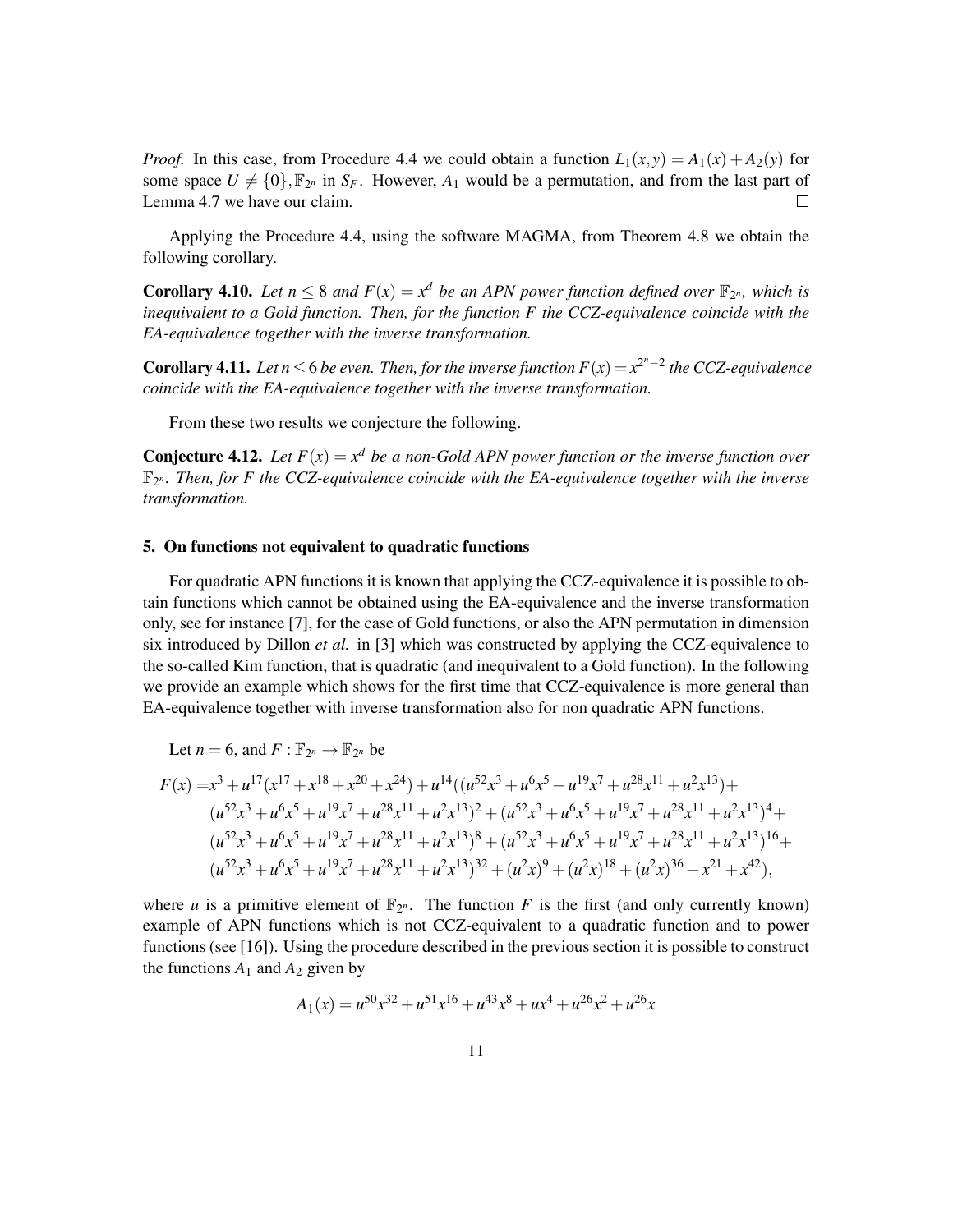and

$$
A_2(x) = u^{26}x^{32} + u^{17}x^{16} + u^{56}x^8 + u^9x^4 + u^{54}x^2 + u^{46}x,
$$

so that  $F_1(x) = L_1(x, F(x)) = A_1(x) + A_2 \circ F(x)$  is a permutation of  $\mathbb{F}_{2^n}$ . Now considering the function  $F_2(x) = L_2(x, F(x)) = F(x)$  we have that *F* is CCZ-equivalente to  $F' = F_2 \circ F_1^{-1}$  having univariate polynomial representation

$$
F'(x) = u^{41}x^{60} + u^{29}x^{58} + u^{46}x^{57} + u^{3}x^{56} + u^{39}x^{54} + u^{47}x^{53} + u^{3}x^{52} + u^{62}x^{51} + u^{54}x^{50} + u^{62}x^{49} + u^{53}x^{48} + u^{14}x^{46} + u^{39}x^{45} + u^{20}x^{44} + u^{26}x^{43} + u^{11}x^{42} + u^{31}x^{41} + u^{53}x^{40} + u^{59}x^{39} + u^{53}x^{38} + u^{41}x^{37} + u^{19}x^{36} + u^{58}x^{35} + u^{2}x^{34} + u^{7}x^{33} + u^{39}x^{32} + u^{15}x^{30} + u^{17}x^{29} + u^{45}x^{28} + u^{39}x^{27} + u^{57}x^{26} + u^{33}x^{25} + u^{61}x^{24} + u^{41}x^{23} + u^{50}x^{22} + u^{58}x^{21} + u^{55}x^{20} + u^{26}x^{19} + u^{17}x^{18} + u^{37}x^{17} + u^{30}x^{16} + u^{15}x^{14} + u^{46}x^{14} + u^{21}x^{13} + u^{13}x^{12} + u^{61}x^{11} + u^{20}x^{10} + x^9 + u^{61}x^8 + u^{32}x^7 + u^{44}x^6 + u^{62}x^5 + u^{16}x^4 + u^{48}x^3 + u^{58}x^2 + u^{37}x.
$$

The function  $F'$  cannot be constructed from  $F$  via EA-equivalence and inverse transformation. Indeed  $F \sim_{EA} F'$  since *F* has algebraic degree 3 and  $F'$  algebraic degree 4. Moreover, to apply the inverse transformation, at least once, we need  $F \sim_{EA} G$  with *G* a permutation, but since *F* has quadratic components, as for example

$$
Tr(F(x)) = u^{15}x^{48} + u^{60}x^{40} + u^{36}x^{36} + u^{51}x^{34} + u^{30}x^{33} + u^{39}x^{24} + u^{30}x^{20} +
$$
  

$$
u^{18}x^{18} + u^{57}x^{17} + u^{51}x^{12} + u^{15}x^{10} + u^{9}x^{9} + u^{57}x^{6} + u^{39}x^{5} + u^{60}x^{3},
$$

this cannot be possible (see [8, Corollary 3.8]).

### 6. Some remarks on functions with linear structures

In the previous section we showed that also for functions CCZ-inequivalent to a quadratic function the CCZ-equivalence is more general than the EA-equivalence with the inverse transformation. It is worth to note that the function studied in Section 5 has some quadratic components. In this section we will report some considerations that can explain why for functions with components having some linear structures it is more likely that CCZ-equivalence is more general than EA-equivalence with inverse transformation.

We recall that  $\alpha \in \mathbb{F}_{2^n}$  is a *c-linear structure*, with  $c \in \mathbb{F}_2$ , of a Boolean function  $f : \mathbb{F}_{2^n} \to \mathbb{F}_2$ if  $f(x+\alpha) + f(x) = c$  for all  $x \in \mathbb{F}_{2^n}$ . For a vectorial Boolean function  $F: \mathbb{F}_{2^n} \to \mathbb{F}_{2^n}$  we say that *F* has a linear structure if there exists a component  $Tr(\gamma F)$ , with  $\gamma \neq 0$ , of *F* which has a linear structure.

In [11], the authors study permutation polynomials (PP) of type  $G(x) + \gamma Tr(F(x))$ . In particular when  $G(x)$  is a linearized polynomial from the results in [11] we have directly the following.

**Lemma 6.1** ([11]). Let  $L, F: \mathbb{F}_{2^n} \to \mathbb{F}_{2^n}$  with L a linear polynomial. Then we have the following *properties:*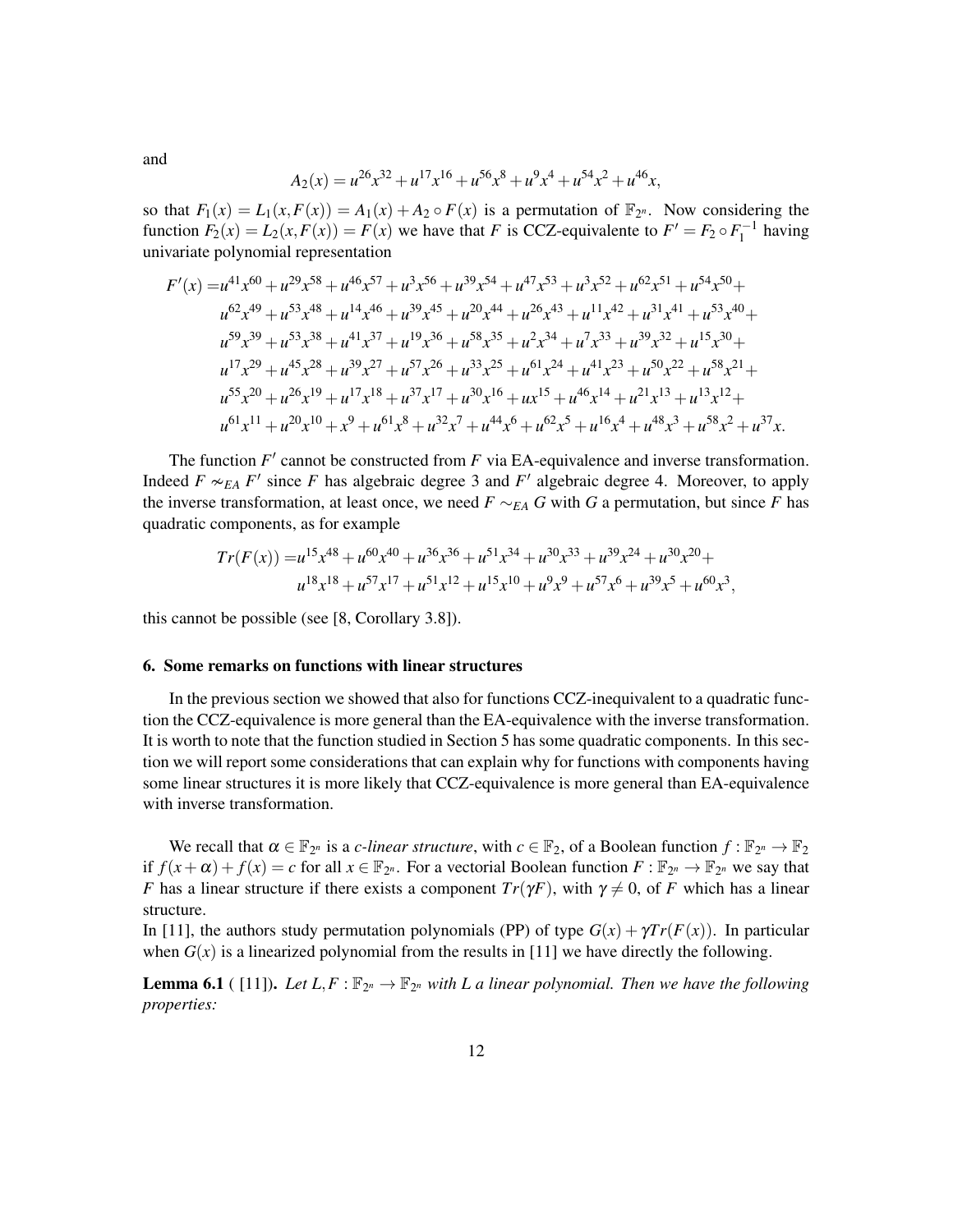- *i) if*  $L(x) + \gamma Tr(F(x))$  *is PP then L is a PP or is a 2-to-1 map.*
- *ii) If L* is a PP, then  $L(x) + \gamma Tr(F(x))$  is a PP if and only if  $F(x) = R(L(x))$  for some polynomial *R and* γ *is a* 0*-linear structure of Tr*(*R*(*x*)) *(and in particular L*(γ) *is a* 0*-linear structure of*  $Tr(F(x))$ .
- *iii) If L* is a 2*-to-*1 *map with kernel*  $\{0, \alpha\}$ *, then*  $L(x) + \gamma Tr(F(x))$  *is a PP if and only if*  $\gamma$  *is not in the image of L and*  $\alpha$  *is a 1-linear structure of*  $Tr(F(x))$ *.*

**Corollary 6.2.** *If*  $L(x) + \gamma Tr(F(x))$  *is a PP then F has a linear structure.* 

So, given a function F defined over  $\mathbb{F}_{2^n}$  with a component having some linear structure, from Lemma 6.1 we can obtain some linear functions  $L_1: (\mathbb{F}_{2^n})^2 \to \mathbb{F}_{2^n}$  such that  $F_1(x) = L_1(x, F(x))$  is a permutation. Indeed, another direct consequence of Lemma 6.1 is the following.

**Proposition 6.3.** Let  $F: \mathbb{F}_{2^n} \to \mathbb{F}_{2^n}$ . Then there exists a linear function  $L_1(x, y) = A_1(x) + A_2(y)$ *such that*  $L_1(x, F(x))$  *is a permutation and*  $A_2$  *has rank* 1 *if and only if* F *has at least one component with a linear structure.*

*Proof.* Since  $A_2$  has rank 1, then  $\text{Im}(A_2) = \gamma \mathbb{F}_2$  for some  $\gamma \in \mathbb{F}_{2^n}$ . Moreover, any linear transformations from  $\mathbb{F}_{2^n}$  to  $\mathbb{F}_2$  is of the type  $Tr(\lambda x)$  with  $\lambda \in \mathbb{F}_{2^n}$ . Thus, we can suppose that  $L_1(x, y) =$  $A_1(x) + \gamma Tr(\lambda y)$  for some  $\gamma, \lambda \in \mathbb{F}_{2^n}$  and from Corollary 6.2 we have that if  $F_1(x) = L_1(x, F(x))$  is a permutation, then *F* has a linear structure.

Viceversa, suppose that  $\gamma$  is a 0-linear structure of the component  $Tr(\lambda F(x))$ . Then

$$
x + \gamma Tr(\lambda F(x))
$$

is a PP for ii) of Lemma 6.1. Let now  $\gamma$  be a 1-linear structure of the component  $Tr(\lambda F(x))$ . Then, if  $Tr(\gamma) = 1$  we have

$$
x + \gamma Tr(\lambda F(x) + x)
$$

is a PP for iii) of Lemma 6.1 (note that  $\gamma \notin \text{Im}(x + \gamma Tr(x))$ ). If  $Tr(\gamma) = 0$ , then we can consider any element  $\theta$  such that  $Tr(\gamma \theta) = 1$ . Then, always for iii) of Lemma 6.1,

$$
x + \gamma Tr(\theta x) + \gamma Tr(\lambda F(x))
$$

is a PP.

This result has been obtained, independently, in [9] Corollary 2 in terms of function twisting (introduced always in [9]).

From Proposition 6.3 we obtained a possible function  $L_1(x, y) = A_1(x) + A_2(y)$  such that  $F_1(x) =$  $L_1(x, F(x))$  is a permutation, when *F* has a linear structure. In the following, we will construct a function *F'* CCZ-equivalent to *F*, using this type of linear function  $L_1(x, y)$ .

 $\Box$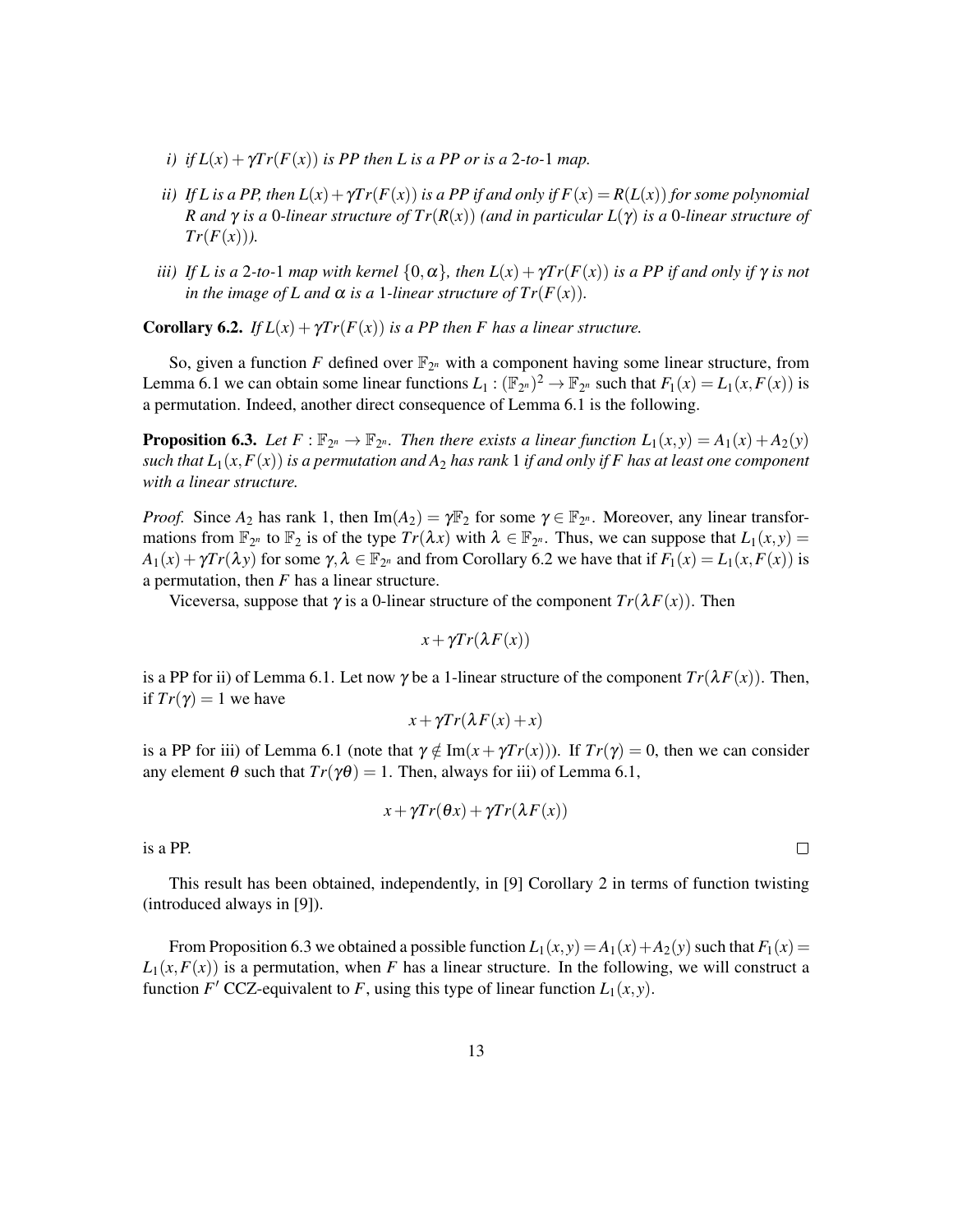First of all, note that the functions constructed in Proposition 6.3

$$
F_1(x) = x + \gamma Tr(\lambda F(x))
$$

when  $\gamma$  is a 0-linear structure of the component  $Tr(\lambda F(x))$ , and

$$
F_1'(x) = x + \gamma Tr(\lambda F(x) + \theta x),
$$

with  $\theta$  as in Proposition 6.3, when  $\gamma$  is a 1-linear structure, are involutions. Indeed,

$$
F_1 \circ F_1(x) = x + \gamma Tr(\lambda F(x)) + \gamma Tr(\lambda F(x + \gamma tr(\lambda F(x))))
$$
  
= 
$$
\begin{cases} x & \text{if } Tr(\lambda F(x)) = 0 \\ x + \gamma Tr(\lambda F(x) + \lambda F(x + \gamma)) = x & \text{if } Tr(\lambda F(x)) = 1 \end{cases}
$$

It is similar for  $F'_1$ , we just need to verify the cases  $(Tr(\theta x), Tr(\lambda F(x))) = (0,0), (1,0), (0,1)$  and  $(1,1).$ 

Now, for the case  $F_1(x) = x + \gamma Tr(\lambda F(x))$ , we have  $L_1(x, y) = x + \gamma Tr(\lambda y)$  and, considering the linear function  $L_2(x, y) = y$ , we get the linear permutation  $\mathcal{L}(x, y) = (L_1(x, y), L_2(x, y))$ . Denoting  $F_2(x) = L_2(x, F(x)) = F(x)$ , this permutation permits to obtain the equivalent function

$$
F'(x) = F_2 \circ F_1(x) = F(x + \gamma Tr(\lambda F(x)) = F(x) + Tr(\lambda F(x))(F(x) + F(x + \gamma)).
$$
 (5)

Similarly, for  $F'_1(x) = x + \gamma Tr(\lambda F(x) + \theta x)$  we can consider  $L_2(x, y) = y + \gamma Tr(\theta x)$ , that is  $F_2(x) =$  $F(x) + \gamma Tr(\theta x)$  and

$$
F'(x) = F_2 \circ F'_1(x) = F(x + \gamma Tr(\lambda F(x) + \theta x)) + \gamma Tr(x + \gamma Tr(\lambda F(x) + \theta x))
$$
  
= F(x) + Tr(\lambda F(x) + \theta x)(F(x) + F(x + \gamma) + \gamma Tr(1)) + \gamma Tr(\theta x). (6)

We can note that in both cases we are multiplying the component  $Tr(\lambda F(x))$  with the derivative  $F(x) + F(x + \gamma)$ , such a multiplication could change the degree of the resulting function. In the case of quadratic functions such a transformation could lead to a function of degree 3. For the particular case of quadratic function, this has been also observed in [9] in terms of function twisting (see Section 6.3 in [9]).

In [7], the authors constructed some permutation polynomials as those described in Proposition 6.3. Applying these polynomials to the Gold power functions  $x^{2^i+1}$ , they obtained, in the same way described for (5) and (6), functions EA-inequivalent to any power functions.

# 7. Conclusions

We have investigated the problem if for a given generic (APN) function *F* the class of CCZequivalent functions can be obtained by the EA-equivalence and the inverse transformation. Such a problem was investigated also in [4, 5, 7] for the case of quadratic APN functions, in particular for the Gold functions. We characterized some linear permutations on  $(\mathbb{F}_{2^n})^2$  which imply that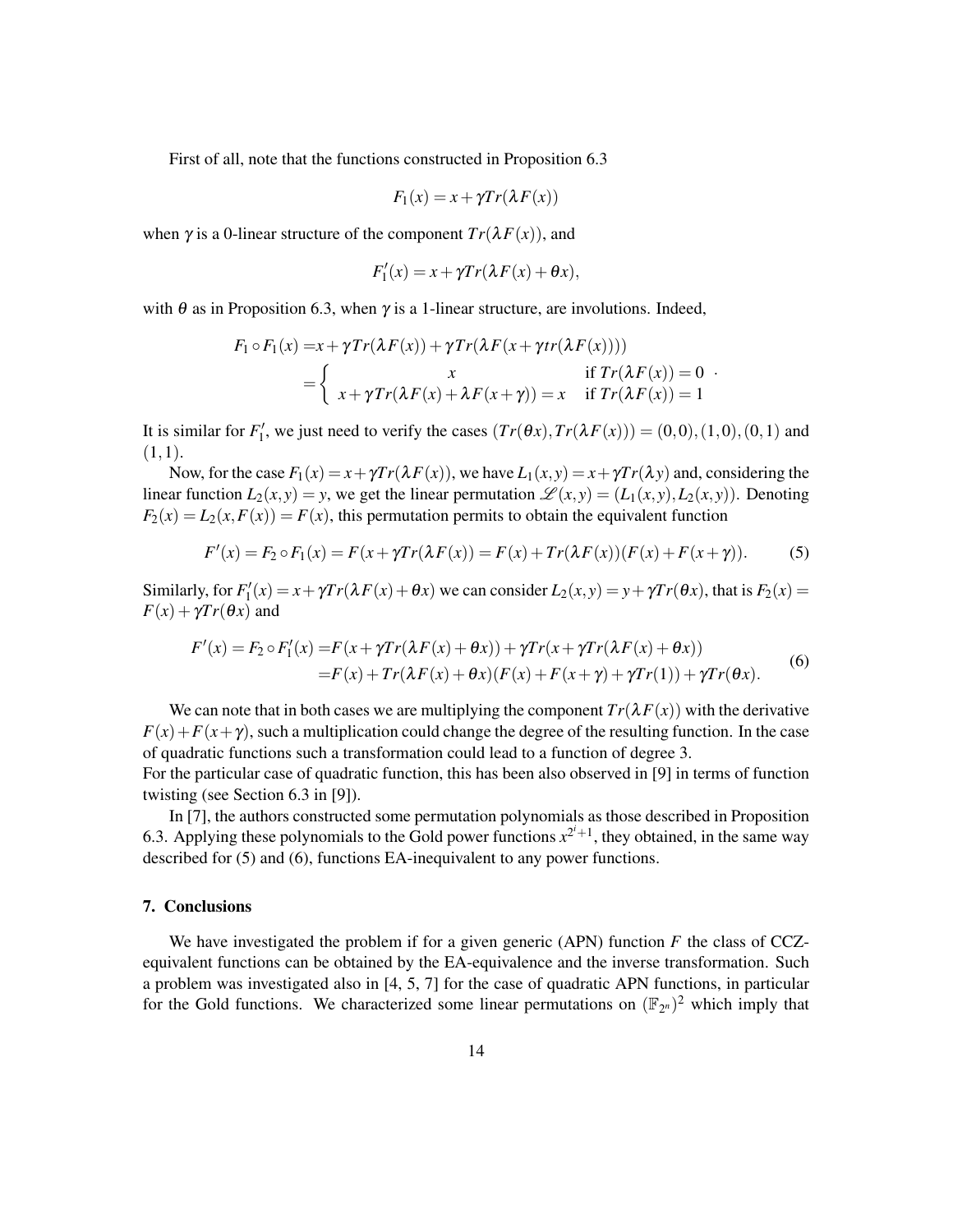the equivalence between two functions  $F$  and  $F'$  can be obtained via EA-equivalence and inverse transformation. We also gave a procedure to verify if a sufficient condition (Theorem 4.8), implying that the CCZ-equivalence coincides with EA-equivalence and inverse transformation, holds. Using this procedure we prove that also for APN functions CCZ-inequivalent to a quadratic the CCZequivalence can be more general than the EA-equivalence and inverse. With the same procedure we could verify, on the contrary, in dimensions up to 8 for the non-Gold APN power functions the class of CCZ-equivalent functions can be obtained using only the EA-equivalence and the inverse transformation. This leads to a conjecture that for all non-Gold APN power functions and the inverse function the CCZ-equivalence coincides with the EA-equivalence together with the inverse transformation.

### References

- [1] E. Biham, A. Shamir: *Differential Cryptanalysis of DES-like Cryptosystems*. J. Cryptology 4(1), 3-72 (1991)
- [2] T. Beth, and C. Ding, *On almost perfect nonlinear permutations*, Advances in Cryptology-EUROCRYPT'93, Lecture Notes in Computer Science, 765, Springer-Verlag, New York, 1993, pp. 65-76.
- [3] K. A. Browning, J. F. Dillon, M. T. McQuistan, and A. J. Wolfe. *An APN permutation in dimension six*. Finite Fields: theory and applications, 518:33-42, 2010
- [4] L. Budaghyan: *The simplest method for constructing APN polynomials EA-inequivalent to power functions*. In: C. Carlet, B. Sunar (eds.) WAIFI 2007. LNCS, vol. 4547, pp. 177-188. Springer, Heidelberg (2007)
- [5] L. Budaghyan, C. Carlet, and G. Leander, *Constructing new APN functions from known ones*, Finite Fields and Their Applications, vol.15, issue 2, Apr. 2009, pp. 150-159.
- [6] L. Budaghyan, C. Carlet, G.Leander, *On inequivalence between known power APN functions*. In: Masnyk-Hansen, O., Michon, J.-F., Valarcher, P., J.-B.Yunes (Eds.) Proceedings of the conference BFCA'08, Copenhagen.
- [7] L. Budaghyan, C. Carlet, and A. Pott, *New classes of almost bent and almost perfect nonlinear polynomials.* IEEE Transactions on Information Theory 52.3 (2006): 1141-1152.
- [8] M. Calderini, M. Sala, and I. Villa, *A note on APN permutations in even dimension.* Finite Fields and Their Applications 46 (2017): 1-16.
- [9] A. Canteaut and L. Perrin, *On CCZ-Equivalence, Extended-Affine Equivalence, and Function Twisting*, Cryptology ePrint Archive, Report 2018/713, https://eprint.iacr.org/ 2018/713, 2018.